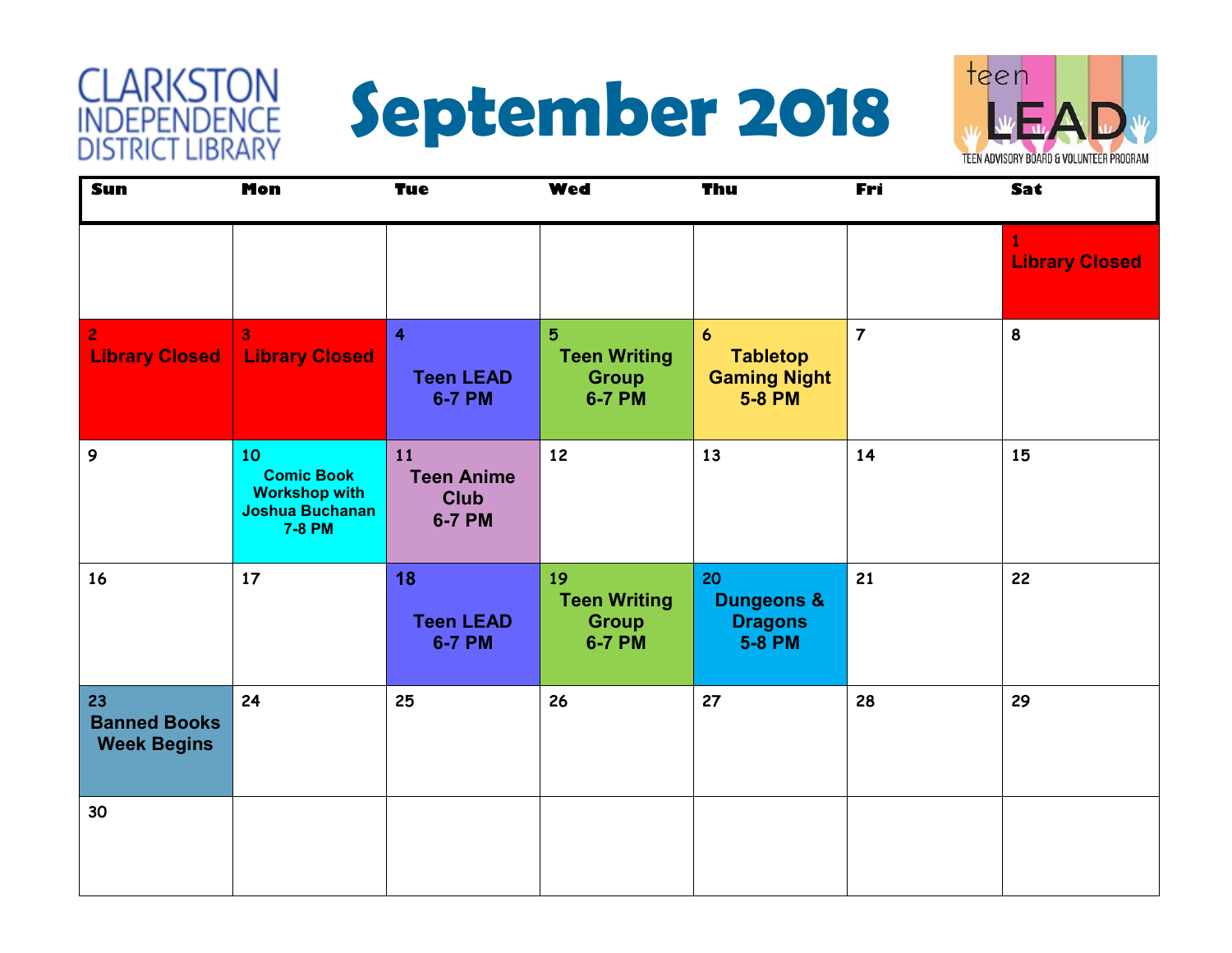#### **CLARKSTON**<br>INDEPENDENCE **DISTRICT LIBRARY**

### **October 2018**



| Sun                                                      | <b>Mon</b>                                                                                 | <b>Tue</b>                                                                        | <b>Wed</b>                                                           | <b>Thu</b>                                                     | Fri | Sat                                         |
|----------------------------------------------------------|--------------------------------------------------------------------------------------------|-----------------------------------------------------------------------------------|----------------------------------------------------------------------|----------------------------------------------------------------|-----|---------------------------------------------|
|                                                          | $\mathbf{1}$                                                                               | $\overline{2}$<br><b>Teen LEAD</b><br><b>6-7 PM</b>                               | $\overline{3}$<br><b>Tabletop Gam-</b><br>ing Night<br><b>5-8 PM</b> | $\overline{\mathbf{4}}$                                        | 5   | 6                                           |
| $\overline{7}$<br><b>Teen Read</b><br><b>Week Begins</b> | 8<br><b>Comic Book</b><br><b>Workshop with</b><br><b>Joshua Buchanan</b><br>7-8 PM         | 9                                                                                 | 10<br><b>Teen Writing</b><br><b>Group</b><br><b>6-7 PM</b>           | 11                                                             | 12  | 13                                          |
| 14                                                       | 15                                                                                         | 16<br><b>Creative Coding</b><br>4-6 PM<br><b>Teen LEAD</b><br><b>6-7 PM</b>       | 17                                                                   | 18                                                             | 19  | 20                                          |
| 21                                                       | 22                                                                                         | 23<br><b>Creative Coding</b><br><b>4-6 PM</b><br><b>Teen Anime Club</b><br>6-7 PM | 24<br><b>Teen Writing</b><br><b>Group</b><br><b>6-7 PM</b>           | 25<br><b>Dungeons &amp;</b><br><b>Dragons</b><br><b>5-8 PM</b> | 26  | 27<br><b>Boo-A-Palooza</b><br><b>1-3 PM</b> |
| 28                                                       | 29<br><b>Comic Book</b><br><b>Workshop with</b><br><b>Joshua Buchanan</b><br><b>7-8 PM</b> | 30<br><b>Creative Coding</b><br><b>Adventures</b><br>4-6 PM                       | 31<br><b>Day of the Dead</b><br><b>Sugar Skulls</b><br><b>6-7 PM</b> |                                                                |     |                                             |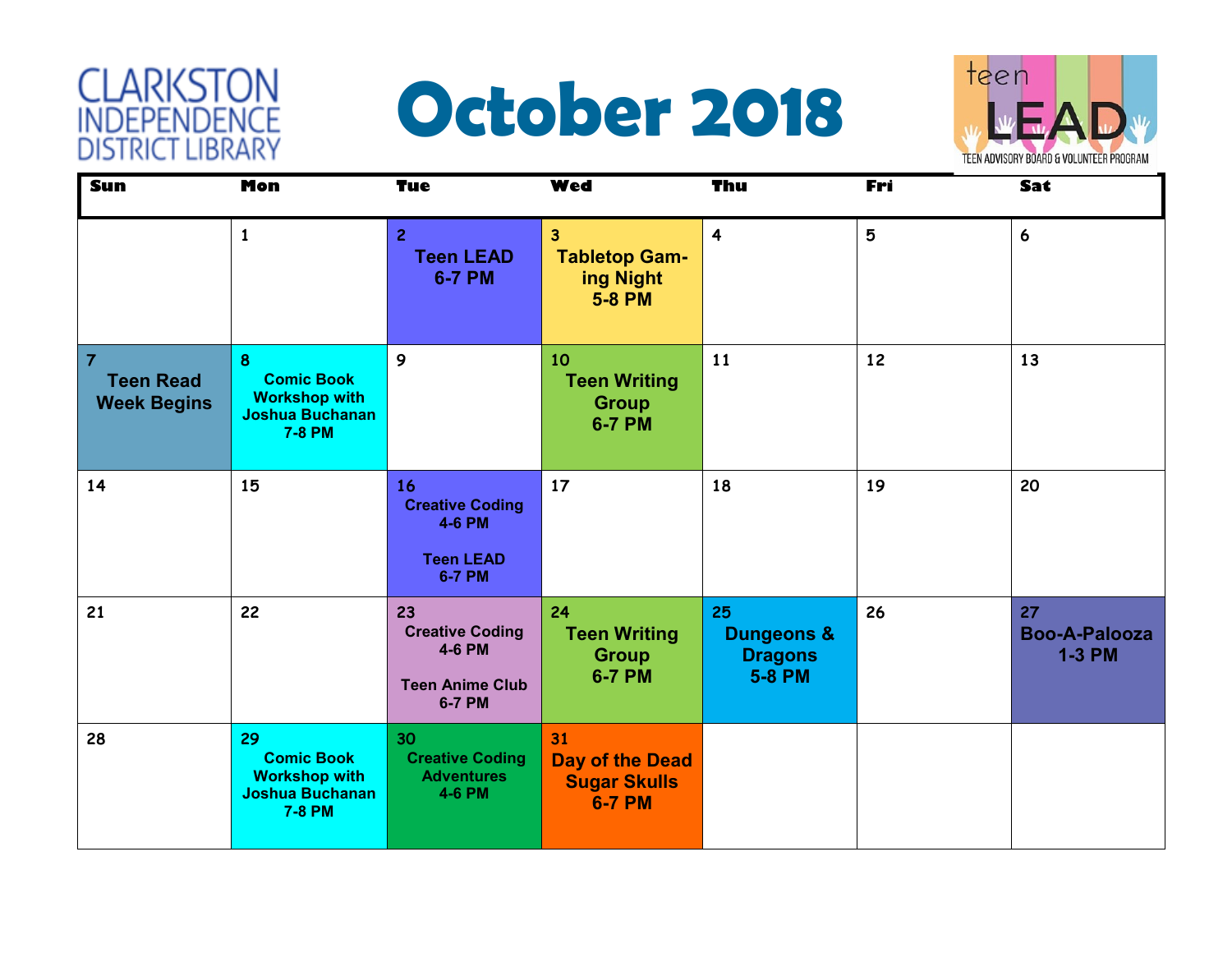#### **CLARKSTON**<br>INDEPENDENCE **DISTRICT LIBRARY**

# **November 2018**



| Sun                     | <b>Mon</b>                                                                            | <b>Tue</b>                                                                 | <b>Wed</b>                                                             | Thu                                                                   | Fri                         | Sat          |
|-------------------------|---------------------------------------------------------------------------------------|----------------------------------------------------------------------------|------------------------------------------------------------------------|-----------------------------------------------------------------------|-----------------------------|--------------|
|                         |                                                                                       |                                                                            |                                                                        | $\mathbf{1}$                                                          | $\overline{2}$              | $\mathbf{3}$ |
| $\overline{\mathbf{4}}$ | 5                                                                                     | 6<br><b>Creative Coding</b><br>4-6 PM<br><b>Teen Lead</b><br>6-7 PM        | $\overline{7}$<br><b>Teen Writing</b><br><b>Group</b><br><b>6-7 PM</b> | 8                                                                     | $\mathbf{9}$                | 10           |
| 11                      | 12                                                                                    | 13<br><b>Creative Coding</b><br>4-6 PM<br><b>Teen Anime Club</b><br>6-7 PM | 14<br><b>Cupcake Wars</b><br><b>6-7 PM</b>                             | <b>15</b><br><b>Dungeons &amp;</b><br><b>Dragons</b><br><b>5-8 PM</b> | 16                          | 17           |
| 18                      | 19<br><b>Comic Book work-</b><br>shop with Joshua<br><b>Buchanan</b><br><b>7-8 PM</b> | 20<br><b>Creative Coding</b><br>4-6 PM<br><b>Teen LEAD</b><br>6-7 PM       | 21<br><b>Shortened</b><br><b>Library Hours</b><br><b>10 AM-6 PM</b>    | 22<br><b>Library Closed</b><br><b>Happy Thanks-</b><br>giving!        | 23<br><b>Library Closed</b> | 24           |
| 25                      | 26                                                                                    | 27<br><b>Creative Coding</b><br><b>Adventures</b><br>4-6 PM                | 28<br><b>Teen Writing</b><br><b>Group</b><br><b>6-7 PM</b>             | 29                                                                    | 30                          |              |